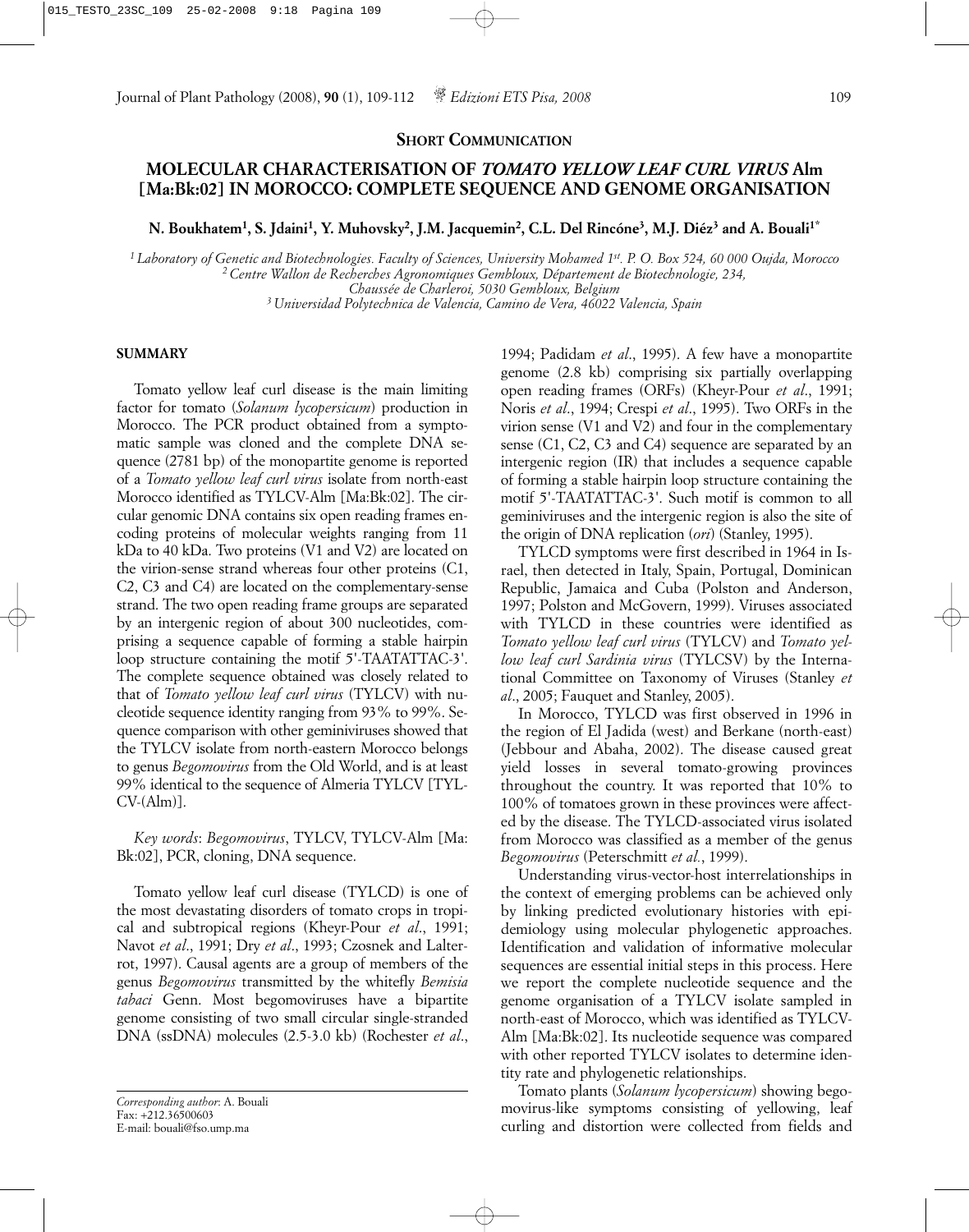greenhouses located in several areas in north-east Morocco (Berkane, Slimania, Ahfir). Infected leaves were stored in a freezer at -20°C.

Total DNA was extracted from collected leaf tissues according to Accotto *et al*. (2000), with minor modifications. PCR was done in a 25 µl reaction mixtures: 1 µl of 50 ng/µl DNA template, 1x Colorless GoTaq<sup>TM</sup> Buffer  $(10 \text{ mM Tris-HCl pH } 8.3, 50 \text{ mM KCl, } 1.5 \text{ mM } MgCl<sub>2</sub>),$ 1.2 U of GoTaqTM DNA polymerase (Promega, Madison, WI, USA), 200 mM each of dNTPs, 2.5 mM  $MgC1<sub>2</sub>$ , 300 nM of primers, and 0.8 µg BSA. The amplifications were carried out in an Icycler© Biorad thermocycler using the following programme: 4 min at 95°C followed by 35 amplification cycles (30 sec denaturation at 94°C, 40 sec annealing at 60°C, 1 min extension at 72°C) and a final extension at 72°C for 7 min. In every experiment a negative control with all PCR components except for the DNA template was included. Amplification products were analyzed by 1% agarose gel electrophoresis in 1% TAE buffer and stained with ethidium bromide with 1Kb smart ladder (Eurogentec, Seraing, Belgium) as a size marker. The gels were photographed under UV light.

Viral DNA extracted from an infected tomato plant

was amplified using primer pairs MA13/MA26 (5'-AAT-GCAATCTTCGTCACC-3'/5'-CGCCCGTCTCGAAG-GTTCG-3') and MA17/MA27 (5'-GAAAACATTTGT-GAATCC-3'/5'-TGGAAATGATTATATCGCCTG-GTCGC-3'), which yielded PCR products of the expected size (1292 bp and 1835 bp, respectively). Amplicons were cloned into pCR.2.1 TA vector (Invitrogen, San Diego, CA, USA) following the supplier's instructions, and transformed into competent *Escherichia coli* strain DH5α. The size of DNA inserts was checked by *EcoRI* restriction enzyme (Roche Diagnostics, Indianapolis, IN, USA) and DNA fragments were sequenced by Automatic Sequencer Global Edition IR<sub>2</sub> DNA Analyser. Four clones per amplicon were obtained from a minimum of two cloning experiments and sequenced in both directions using M13 universal primers.

DNA sequences of TYLCV-Alm [Ma:Bk:02] were analyzed using e-Seq (Li-COR e-SeqTM version 2) software, edited using the EditSeq Program (DNASTAR, Madison, WI, USA), then assembled and analysed again using DNAsis 2.5. Clustal W (MegAlign, DNASTAR) was used for multiple alignments of the viral genome sequence, which was compared with other reported geminivirus sequences available in GenBank. The genome organisation



**Fig. 1.** Panel A: DNA amplified with primers MA26/MA27 using total DNA from four tomato plants infected by TYLCV, collected at Berkane (lanes 1-4); lane 5, healthy tomato (negative control). Panel B: PCR to detect TYLCV isolates from symptomatic field samples. Lane 1 to 4 correspond to TYLCV DNA amplified with MA17/MA27 using total DNA, prepared from sample 1 in panel A as template. Second set of lanes 1-4 corresponds to TYLCV DNA amplified with MA13/MA26 from the same sample as above. Panel C: restriction fragment length polymorphism analysis of clones obtained for TYLCV isolated from symptomatic field samples using EcoRI. Left (L) and right (R) panels represent clones of TYLCV DNA obtained with Ma13/Ma26 and MA17/MA27 respectively. In all panels lane M represents molecular weight markers.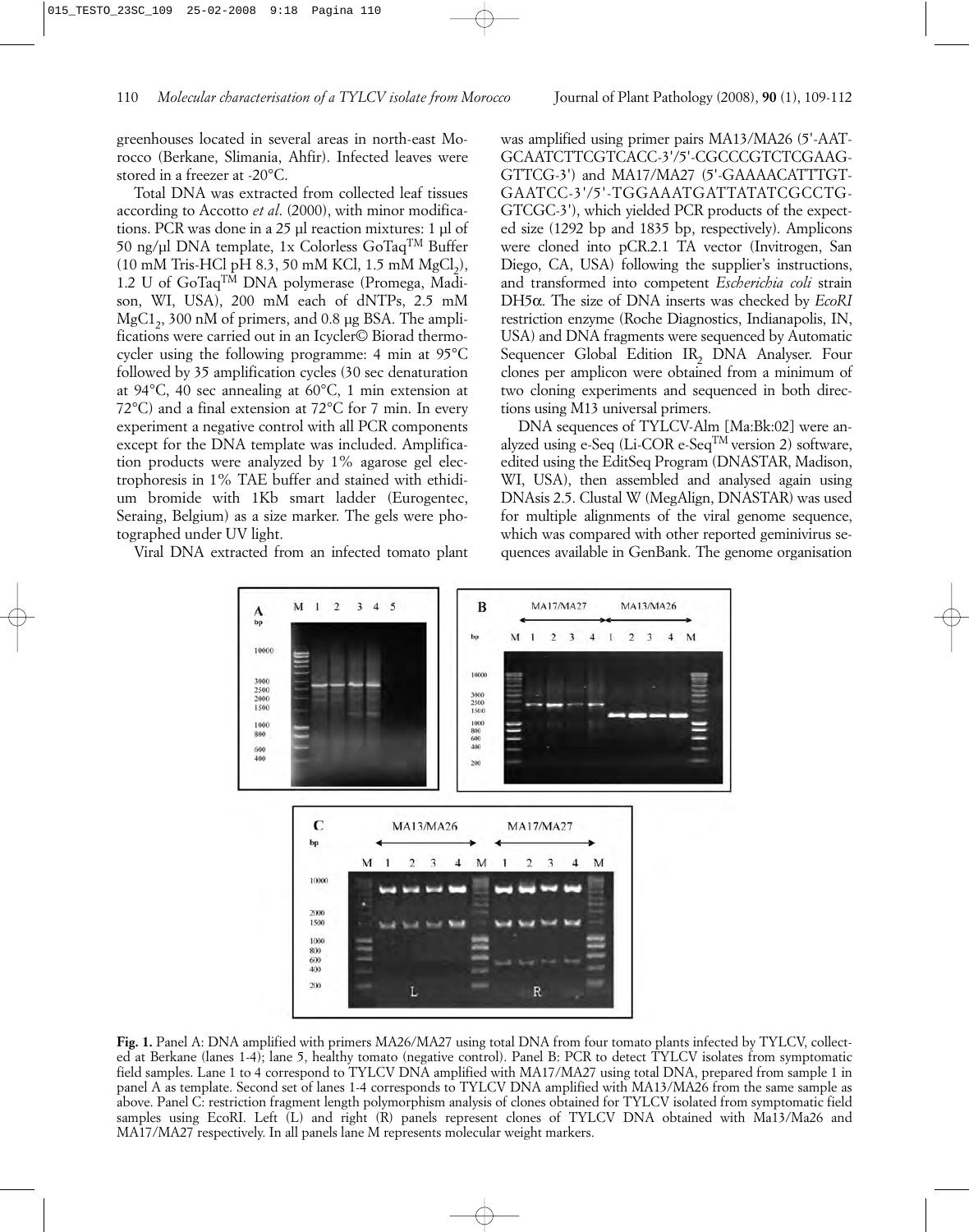of TYLCV-Alm [Ma:Bk:02] was determined and the functional ORFs on the virion sense and complementary sense were identified using Vector NTI software.

A virus-specific DNA fragment of 2781 bp was amplified by PCR using primers MA26/MA27 (Fig. 1, panel A), using as template total DNA extracted from an infected tomato plant. There was no amplification from total DNA extracted from healthy plants.

To determine the sequence of TYLCV-Alm [Ma: Bk:02] the two PCR products obtained using primers MA17/MA27 and MA13/MA26 (Fig. 1 panel B) were cloned into pCR.2.1 TA. Results from restriction enzyme digestion and sequencing showed that DNA fragments generated with MA17/MA27 contained a single *EcoRI* site (Fig. 1 Panel C). The sequences obtained using MA13/MA26 and MA17/MA27 primers were assembled, aligned and analysed using DNAsis 2.5 software. The full length nucleotide sequence was determined in both orientations.

The sense strand of the virus genome was identified and aligned with sequences available in GenBank. The entire genome of TYLCV-Alm [Ma:Bk:02] DNA was found to be 2781 bp long (accession No. EF060196).

The invariant TAATATTAC sequence located in the intergenic regions of geminiviruses was defined as the first nucleotides of the circular genome of TYLCV-Alm [Ma:Bk:02], whose organisation was very similar to that of monopartite begomoviruses. Six ORFs were found in TYLCV-Alm [Ma:Bk:02] genome, using the Genedoc software. The molecular weight of each protein was determined using Vector NTI software. The DNA sense strand encoded two overlapping ORFs with products of 29.9 kDa for ORF V1 (nt 315-1091) and 13.4 kDa for ORF V2 (nt 155-505). Amino acid sequences of V1 and V2 polypeptides and the position of these genes were similar to those of the coat protein and the movement protein of other geminiviruses infecting dicotyledonous hosts.

In the complementary sense orientation, four ORFs

were found and designated C1 (40.6 kDa), C2 (15.4 kDa), C3 (16.0 kDa), and C4 (11.0 kDa) based on size and sequence similarities with polypeptides of other geminiviruses (Table 1). The position of ORF C1 (nt 2622-1549), C2 (nt 1640-1233), C3 (nt 1492-1088) and C4 (nt 2471-2178) was determined and found to be comparable to that of the corresponding genes of other geminiviruses (Noris *et al*., 1994; Gafni, 2003). An intergenic region located between 2623 nt and 154 nt, comprised a sequence capable of forming a stable hairpin loop structure containing the invariant sequence 5'- TAATATTAC-3' and the initiation site of the rolling circle DNA replication (*ori*) of geminiviruses (Arguello-Astorga *et al*., 1994; Stanley, 1995).

The complete nucleotide sequence of TYLCV-Alm [Ma:Bk:02] was compared with 20 other geminivirus sequences from GenBank or EMBL databases. In particular, the putative products of TYLCV-Alm [Ma:Bk:02] ORFs were compared with the corresponding proteins of several TYLCV isolates in a pairwise fashion to determine the percentage of identity and the relatedness of the sequences within the group (Table 1). ORF V1 (CP) sequence found in similar position in all Old World geminiviruses overlapped the amino terminus of ORF V2 (movement protein). TYLCV-Alm [Ma:Bk:02] showed the highest percentage identity (98.8%) in the ORF V1 with TYLCV (X15656), TYLCV-Mld (X76319), TYL-CV-[Alm] (AJ489258) and Tomato yellow leaf curl virus [Cuba] (AJ223505). Comparison of C1, C2, C3 and C4 sequences of our isolate shared the highest identity with TYLCV reported from Almeria (Table 1).

Sequence of cloned PCR fragments spanning the complete TYLCV-Alm [Ma:Bk:02] DNA (2781 bp) exhibited the typical genome organisation of begomoviruses originating from the Old World, with six conserved ORFs. The first complete sequences of TYL-CVs were reported in 1991 for isolates from Sardinia (TYLCSV) and Israel (TYLCV) (Kheyr-Pour *et al*.,

|                | <b>TYLCV</b>              |        |      |                       |         | <b>TYLCSV</b> |         |
|----------------|---------------------------|--------|------|-----------------------|---------|---------------|---------|
|                | Mild                      | Israel | Cuba | Dominican<br>Republic | Almeria | Italy         | Morocco |
|                | Total DNA identity (nt%)  |        |      |                       |         |               |         |
|                | 93.7                      | 98     | 98.1 | 98.1                  | 99.2    | 76.2          | 75.7    |
|                | Amino acid identity (aa%) |        |      |                       |         |               |         |
| $V1$ (CP)      | 98.8                      | 96.9   | 98.8 | 98.4                  | 98.8    | 88.8          | 88      |
| V2(MP)         | 99.1                      | 99.1   | 99.1 | 99.1                  | 99.1    | 81.0          | 81.0    |
| C <sub>1</sub> | 89.0                      | 96.9   | 96.9 | 76.1                  | 98.2    | 77.3          | 96.7    |
| (Rep)          |                           |        |      |                       |         |               |         |
| C <sub>2</sub> | 95.6                      | 96.3   | 96.3 | 96.3                  | 97.8    | 64.4          | 64.4    |
| C <sub>3</sub> | 95.5                      | 97.0   | 95.5 | 95.5                  | 97.8    | 63.4          | 65.7    |
| C <sub>4</sub> | 52.7                      | 94.8   | 96.9 | 96.9                  | 95.9    | 49.5          | 43.0    |

**Table 1.** Percentage of nucleotide identity of total DNA, and percentage of amino acid identity of the putative proteins of TYLCV and TYLCSV isolates from different countries.